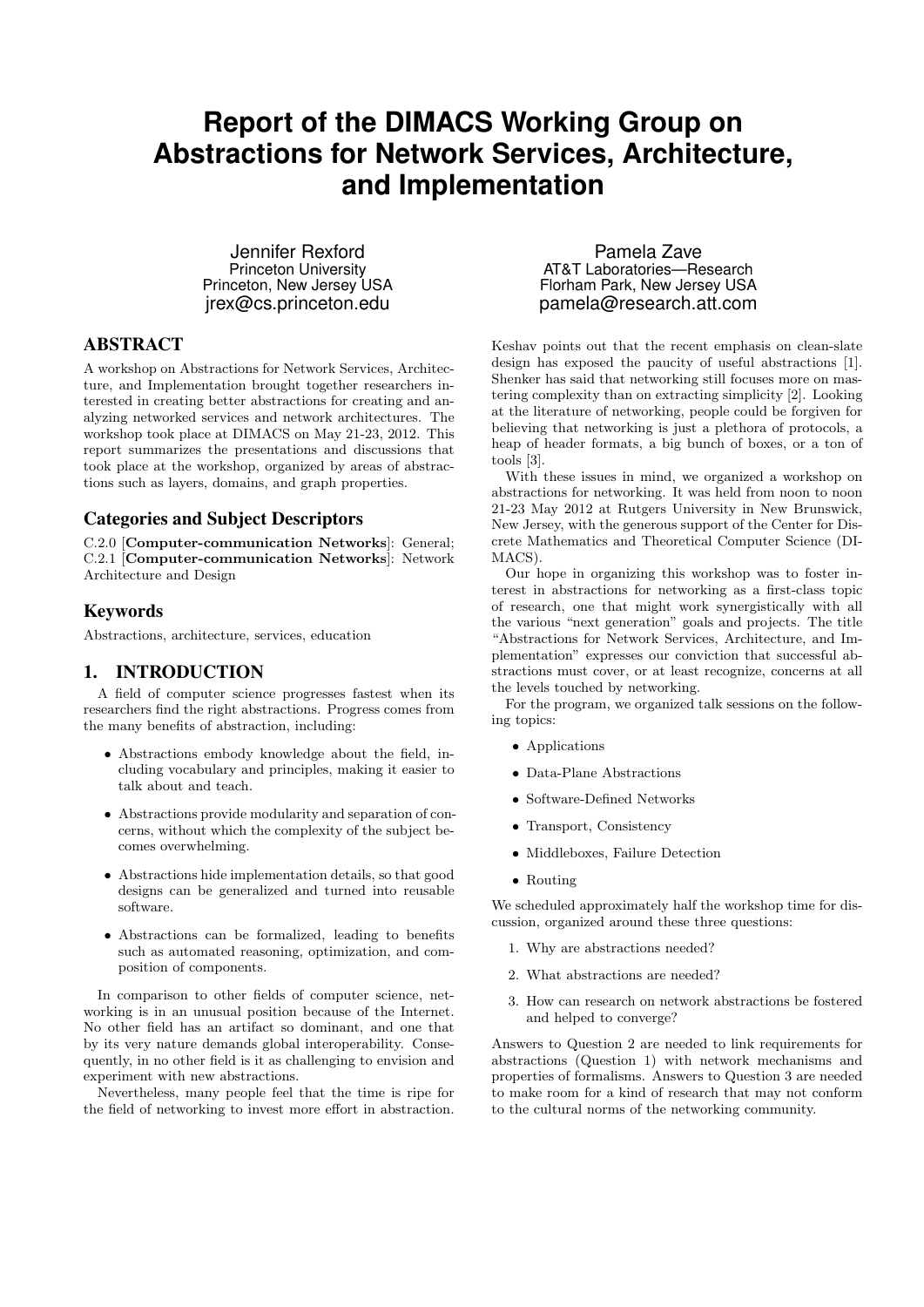The participants in the workshop were Azer Bestavros, David Clark, Mary Fernandez, Bryan Ford, Nate Foster, Brighten Godfrey, Tim Griffin, Aaron Jaggard, S. Keshav, T. V. Lakshman, Boon-Thau Loo, Yun Mao, Vyas Sekar, Anees Shaikh, Scott Shenker, Robert Soule, David Rosenblum, Michael Walfish, David Walker, Alexander Wolf, and Rebecca Wright. Naga Praveen Katta served as a scribe.

In this report we do not attempt to summarize the talks, which were excellent, and which can be found on the Web (see bibliography). Rather, we attempt to capture a bit of the flavor of the talks and discussions together, by pulling out some of their themes. Each theme was represented in multiple talks and the discussion, so that we know it is important and got several perspectives on it. In the following sections, names and references indicate the general content of talks. But what we have written is a blend of multiple talks and discussions, and statements should not be attributed to specific persons (except perhaps us).

#### 2. THE CHALLENGES OF ABSTRACTION

Not surprisingly, many people spoke on why it is so difficult to formulate successful abstractions. At the level of application support, David Rosenblum talked about publish/subscribe systems, which have a very general functional abstraction that is useful for a wide range of Internet applications [4]. Implementing the abstraction at Internet scale, however, requires many difficult trade-offs. After the decisions are made, the result is an implementation that matches the operating characteristics of only a small subset of the original range of applications. This subset may be too small to justify the overall effort, while for applications outside the subset, the implementation performs poorly or is not costeffective. The same phenomenon has been observed with multicast systems and (arguably) DHTs.

Bryan Ford's talk focused on the difficulty of abstracting transport protocols—let alone designing and deploying them—because they are currently at the center of a vortex of conflated concerns [5]. Transport protocols must be application-oriented in providing well-defined application interfaces, in defining the units of data movement and reliable transmission, and in providing secure transmission. Transport protocols must be network-oriented because they define the units of rate control and resource sharing, and consequently interact with routing. Transport protocols also interact with firewalls, NAT boxes, endpoint naming, and mobility.

David Clark observed that since networks deviate from perfect performance because of real-world impairments, an efficient network is one that has only fundamental impairments, and a general network is one that allows its users to choose trade-offs among impairments [6]. TCP alone does not provide a general transport service, because it fixes the trade-offs. A multiplicity of different services seems better in this regard, but it is dangerous to specify them with performance guarantees. Research has shown that, for a performance guarantee to be achievable in a general-purpose network, it must be very unattractive. Attempts to enforce guarantees in such contexts usually lead to silly behavior.

On a more positive note, a high-level abstraction helps us reason modularly and reusably about a network function, independently of its implementation. A general-purpose implementation of the function would allow its users to choose their cost and performance trade-offs. Even if the func-

tion does not have a single general-purpose implementation, it can have multiple implementations to cover the design space.

People believe that probabilistic performance models are the key to achieving reasonable bounds at reasonable cost, and that much more research on them is needed to improve the flexibility of our implementations.

#### 3. LAYERS

Layers are the mother of all network abstractions. The layered abstraction of the data plane in which the physical layer moves bits, the link layer provides best-effort local packet delivery, the network layer provides best-effort global packet delivery, the transport layer provides reliable (or unreliable) transport, and the application layer provides applications and mnemonic names, has been a major factor in the success of the Internet so far [2].

Despite this success, the five-layer model has many shortcomings as an abstraction of the current and future Internet. The slow pace of migration to IPv6 shows that it has not (at least as implemented) provided enough modularity. Inspection of packet headers shows that it is a gross oversimplification of how real Internet traffic is handled. Each layer is global and its abstraction would ideally have performance properties as well as logical properties, yet all the evidence (as noted above) suggests that this is infeasible.

An alternative presented by Pamela Zave is the description of Internet architecture as a hierarchy of layers without a fixed number of levels [7]. Layers have varying scopes, so a layer need not be global or universal. Instead of providing a particular function, each layer is a microcosm of networking, containing (at least in principle) all the major functional components such as a name space, a session protocol, a routing protocol, and a forwarding protocol. Because layers appear at many different levels of the hierarchy, with many different scopes, and for many different purposes, their versions of each of the basic layer components also vary accordingly. This "geomorphic" view can, at least, describe what the Internet is really doing.

For example, Bryan Ford spoke of the need to break the transport layer into sublayers (semantic, end-to-end security, flow, endpoint) to separate some of the conflated concerns [5]. For each sublayer, there are many possible choices. A particular combination of choices  $(i.e.,$  sublayer instances) can be seen as forming a "geomorphic" layer that is used by some applications and not by others. A different set of endpoints, communicating for the purpose of a different application, could use a different layer that combines a different set of choices.

Keshav's talk on universal switching machines (USMs) takes this idea even further [8]. As in the geomorphic view, in his view each layer contains the same basic functions as other layers, just customized and instantiated for different purposes. In the USM view, in addition, each layer consists only of USMs, each of which is a programmable machine with a prescribed set of capabilities. This provides much more structure, with which fundamental questions of reachability, naming, and state creation can be explored and reasoned about.

## 4. DOMAINS

Another important concept, and one that has not received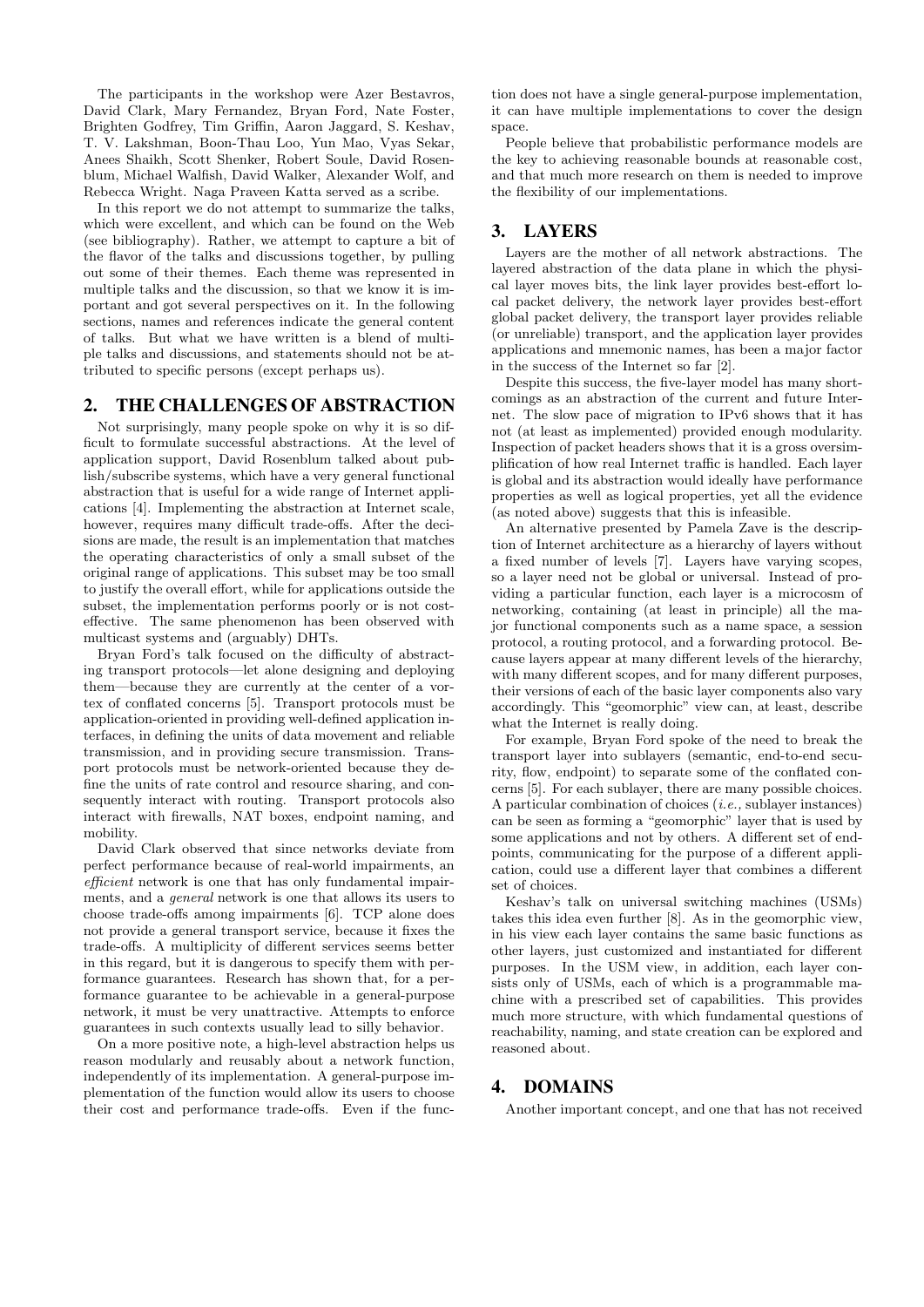enough attention as a basis for abstraction, is domains. In relation to the classic five-layer model, domains have vertical boundaries while layers have horizontal boundaries. Domains include trust domains [6] and autonomous domains (defined by ownership). There are also domains defined by capability or interoperability, e.g., the domain of nodes that understand a specific protocol. In the geomorphic view layers have both horizontal and vertical boundaries, so the relationship between geomorphic layers and trust domains is not yet clear.

David Clark pointed out that, while encryption is a good security tool, it is only useful to protect communication between two parties that trust each other—an increasingly rare scenario. Communication between mistrustful parties is communication between trust domains, and requires additional security safeguards such as virus detection.

Dependability (in the broad sense) is another issue that may best be studied from the viewpoint of domains. For example, Michael Walfish argued that today's failure-detection mechanisms hide too much information from the end hosts, making it difficult for applications to respond effectively, making their own decisions about whether and how to recover [9]. He also pictured failure-detection mechanisms as orthogonal to layers and funneling multi-layer reports to applications. To reduce the overhead for conveying finegrained failure information, he proposed piggybacking failure information on existing protocols.

This argument has several aspects related to domains. Defining, monitoring, and reporting failures all have security implications. Extending protocols to convey failure information has capability implications. In addition, the foundation of availability, beyond failure detection, is failover to trustworthy alternative components. Without trust domains, there is no sound basis for choosing failover components.

At one point it was proposed that all security attacks be characterized as "above" or "below" the security abstraction. If domains turn out to be the major abstraction for security, then the partition should be amended to "outside" or "inside" the security abstraction.

Vyas Sekar's talk on middleboxes presented a practical perspective on trust domains, such as those corresponding to ISPs and enterprise networks [10]. These domains are full of middleboxes supporting valuable services. Yet legitimate users who are not members of these domains may have no access to them. Even within the domains, the middleboxes present many challenges with respect to configuration and resource management.

#### 5. GRAPH PROPERTIES

The core network functions—routing, forwarding, monitoring, and access control—are already better-understood and more general than the functions closer to applications. Discussion of these functions tends to be based, whether implicitly or explicitly, formally or informally, on properties of graphs and paths through graphs.

Scott Shenker's talk on Software Defined Networking (SDN) argued for a global network view in the form of an annotated graph (constructed from distributed state with different consistency and durability requirements). The graph can then support other useful abstractions. For example, an accesscontrol policy can be expressed by abstracting a subnetwork as one big virtual switch, and this abstraction can be used

to simplify configuration.

The graph abstraction is a foundation for defining path metrics such as length and width. It is also a foundation for defining qualitative properties of sets of paths, including connectivity, no forwarding loops, no security holes, no black holes, and waypointing. These are abstractions of proven value, and several speakers talked about how to build on these foundations.

In addition to proposing an abstraction for SDN, Shenker's talk discussed ways to confront the scalability challenges of managing large wide-area networks. He proposed a hierarchical representation of the network topology, where portions of the topology are combined together into a single logical node (and its external ports) at the next level. Each group of nodes has a logical SDN controller that installs the forwarding state in these nodes (based on a single forwarding table from the parent controller) and provides an aggregated view of network events and traffic statistics about the group to the parent controller.

Nate Foster's talk [11] proposed programming abstractions for software-defined networks, with an emphasis on abstractions for updating a network-wide forwarding policy consistently. In a per-packet consistent update, every packet follows either the old policy or the new policy for every hop in its journey, rather than some mixture of the two policies. Foster presented several ways to implement consistent updates using OpenFlow-compatible mechanisms. The talk also described how today's OpenFlow API makes it difficult to compose multiple software modules into a single application, and presented higher-level programming abstractions that improve modularity.

Tim Griffin's talk [12] focused on how to separate what path is computed, which is usually an optimal path with respect to some metric (e.g., shortest, widest), from how a routing protocol computes it. This is valuable because of the mathematical theory of semirings, which shows that if the what has certain properties, the how can be accomplished with generic algorithms. The MetaRouting project exploits this by offering a language of combinators for specifying complex metrics, combined with a library of verified algorithms for routing based on these metrics.

Despite its promise, the theory of semirings has current limitations requiring further research. A focus on global (rather than local) optimality is too restrictive. Some realistic metrics do not have the algebraic properties on which semiring theory relies. The relationship between routing and forwarding may not be as straightforward as is usually supposed.

Brighten Godfrey's [13] talk on abstractions for network routing focused on how to create routing systems that are flexible and extensible, and how to compare different architecture quantitatively. Godfrey discussed how pathlet routing, which stitches together path segments into an end-toend path, can capture a wide range of routing architectures from source routing to today's BGP, and a variety of solutions in between. Pathlet routing also gives network owners the flexibility to define how their networks can be used.

# 6. PRESERVING AND PROMOTING ABSTRACTIONS

If good abstractions are hard to come by and the current Internet does not have enough of them, it follows that